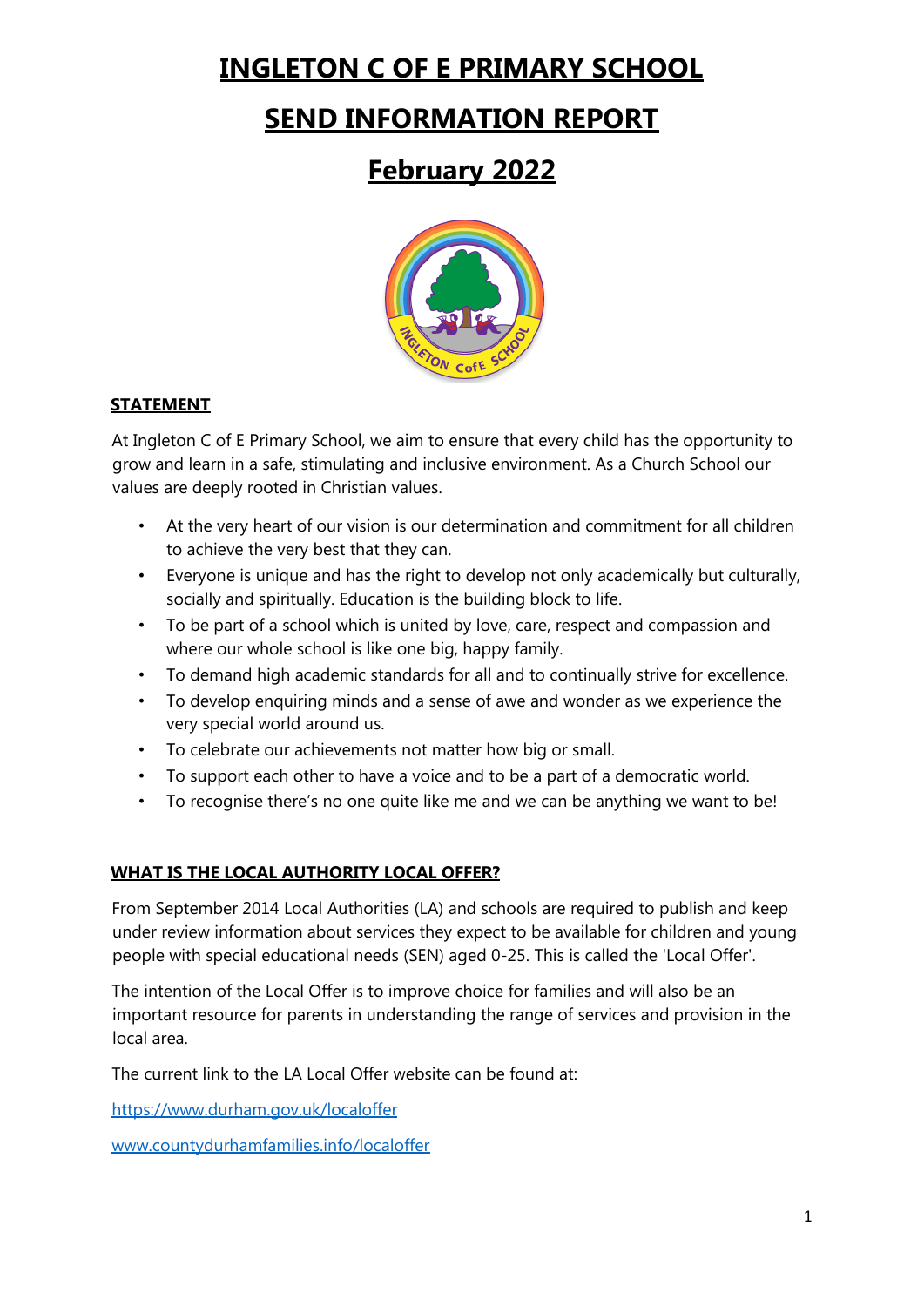## **INTRODUCTION**

At Ingleton Church of England Primary School we are extremely proud of our commitment to ensure the equal inclusion of all pupils in all areas of school life. We recognise that all pupils are entitled to a quality of provision that will enable them to achieve their potential. We believe in positive intervention, removing barriers to learning, raising expectations and levels of achievement and working in partnership with other agencies in order to provide a positive educational experience for all our pupils including those with a Special Educational Need or Disability.

At Ingleton Church of England Primary School we ensure that all pupils, regardless of their specific needs make the best possible progress.

#### **There are now four broad areas of SEND, these are:**

#### **1. Communication and Interaction**

This area of need includes children with Autism Spectrum Condition and those with Speech, Language and Communication Needs

#### **2. Cognition and Learning**

This includes children with Specific Learning Difficulties, Moderate Learning Difficulties, Severe Learning Difficulties and Profound and Multiple Learning **Difficulties** 

#### **3. Social, Emotional and Mental Health Difficulties**

This includes any pupils who have an emotional, social or mental health need that is impacting on their ability to learn

#### **4. Sensory and/or Physical Difficulties**

This area includes children with hearing impairment, visual impairment, multisensory impairment and physical difficulties.

#### **SCHOOL ADMISSIONS**

Ingleton C of E Primary School provides education for children aged 3-11 years old. We pride ourselves on meeting the needs of our pupils and strive to ensure that every child achieves their full potential. Our school has a Pre-School Provision, a Reception / Year 1 & 2 class, a Year 3/4 class and a Year 5/6 class. The admission limit is 15 per year group.

<https://www.ingleton.durham.sch.uk/about-us/school-admissions/>

#### **Special Educational Needs and Disabilities (SEND)**

We are committed to meeting the needs of all children including those with Special Educational Needs and Disabilities. We would ask parents to discuss the identified needs with the school prior to starting so that appropriate intervention and support can be planned and implemented. Advice from the LA or other agencies may be requested to ensure any the school can meet any needs appropriately.

Full details of the admission arrangements can be found in the Primary and Secondary Admissions section of the Durham County Council website and on our school website https://www.durham.gov.uk/article/2190/Apply-for-a-primary-place

<https://www.ingleton.durham.sch.uk/about-us/school-admissions/>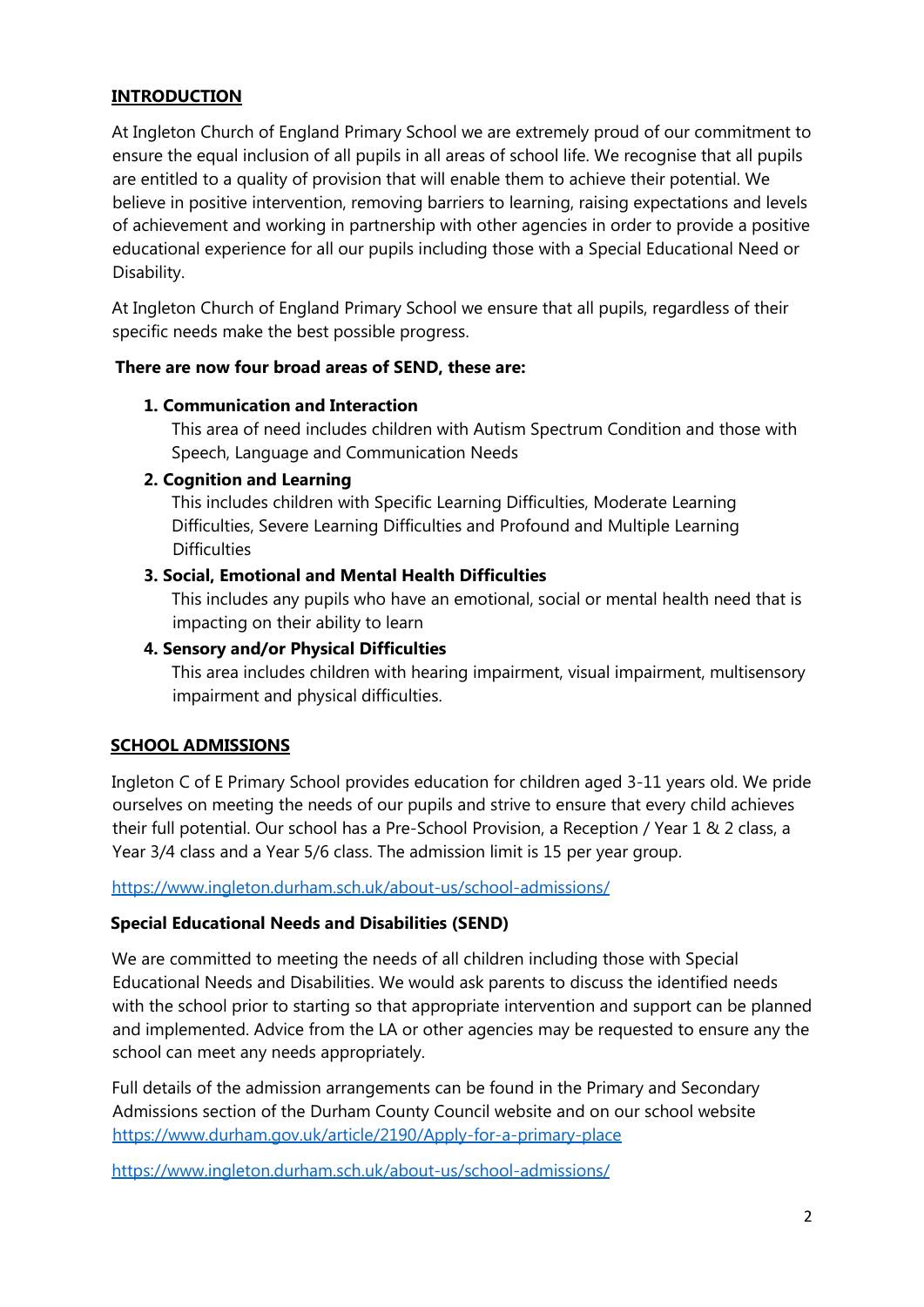# **Applying for a school place if your child has an Education, Health and Care Plan or a Statement of SEN**

Children and young people with an Education, Health and Care Plan follow a different admission and transfer process for a new school. Please continue to complete Durham County Council's parental preference form, as part of the admission process to a new school. You continue to have a right to request a particular school and this will be considered alongside the information that we have about your child's special educational needs.

The information would have been provided as part of the Education, Health and Care assessment or following the review meeting.

## **TEACHING, LEARNING AND THE CURRICULUM**

At Ingleton C of E Primary School we believe that inclusive education means providing all pupils with appropriate education and support alongside their peers. The Curriculum is all the planned activities that the school organises in order to promote learning, personal growth and development.

It includes not only the formal requirements of the National Curriculum, but also the range of additional opportunities that the school organises in order to enrich the experiences of our children. Our curriculum also includes the social aspects that are essential for life-long learning.

#### **What does our Curriculum look like?**

Ingleton C of E Primary School prides itself in being very inclusive and will endeavour to support every child regardless of their level of need. All pupils follow either the Early Years or National Curriculum at a level and a pace that is appropriate to their abilities. At times and when it is felt appropriate, modifications to the curriculum may be implemented.

#### **Early Years Foundation Stage Curriculum (Pre-School & Reception)**

All aspects of children's growth and development are woven together but can be separated into 7 different areas of learning. These areas are consistent with the Early Learning Goals within the Early Years Foundation Stage for 0-5 year olds. The 7 areas are split into 3 Prime Areas (these are the areas the children should mostly develop first) and 4 Specific Areas (these will develop as the child grows).

#### **The Prime Areas:**

- 1. Communication and Language
- 2. Personal, Social and Emotional Development
- 3. Physical Development

#### **The Specific Areas:**

- 1. Literacy
- 2. Mathematics
- 3. Understanding the World
- 4. Expressive Art and Design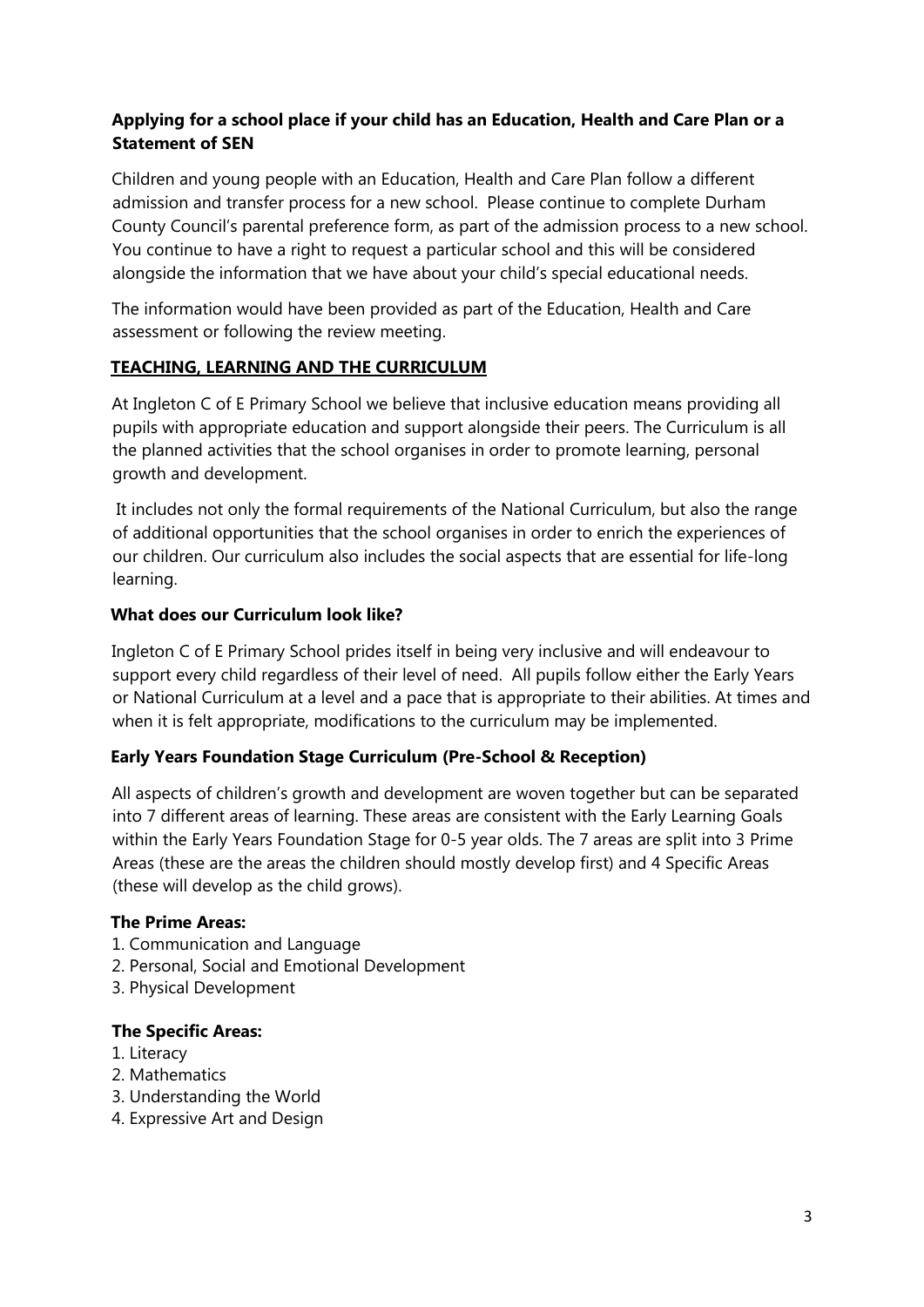These seven areas are used to plan your child's learning and activities. We make sure that the activities are suited to your child's unique needs. The Early Years Curriculum is designed to be really flexible so that we can follow your child's unique needs and interests and activities are often child initiated.

# **National Curriculum (Year 1 – Year 6)**

Our Curriculum not only includes the requirements of the National Curriculum 2014, but also the range of additional opportunities that the school organises in order to enrich the experiences of our children. This includes a variety of Educational Visits out of school and a wide range of visitors and events in school.

To successfully match pupil ability to the curriculum there are some actions we may take to achieve this:

- Ensure that all pupils have access to the school curriculum and all school activities.
- Help all pupils achieve to the best of their abilities, despite any difficulty or disability they may have.
- Ensure that teaching staff are aware of and sensitive to the needs of all pupils, teaching pupils in a way that is more appropriate to their needs.
- Pupils to gain in confidence and improve their self-esteem.
- To work in partnership with parents/ carers, pupils and relevant external agencies in order to provide for children's special educational needs and disabilities.
- To identify at the earliest opportunity, all children that need special consideration to support their needs (whether these are educational, social, physical or emotional)
- To make suitable provision for children with SEND to fully develop their abilities, interests and aptitudes and gain maximum access to the curriculum.
- Ensure that all children with SEND are fully included in all activities of the school in order to promote the highest levels of achievement.
- To promote self-worth and enthusiasm by encouraging independence at all age and ability levels.
- To give every child the entitlement to a sense of achievement.
- To regularly review the policy and practice in order to achieve best practice.

# **Support Provision**

At times and when it is felt appropriate, modifications to the curriculum may be implemented to successfully match pupil ability to the curriculum. We provide a wide range of support strategies which are tailored to meet the needs of the individual child these may include:

- A range of teaching and learning styles
- Differentiated learning materials
- Access to ICT and Technology
- Additional in / out of class support
- Many Enrichment and Enjoyment opportunities to stimulate and motivate learning
- Flexible groupings including small group work or peer support
- An innovative and supportive learning challenge curriculum
- The appropriate use of rewards and sanctions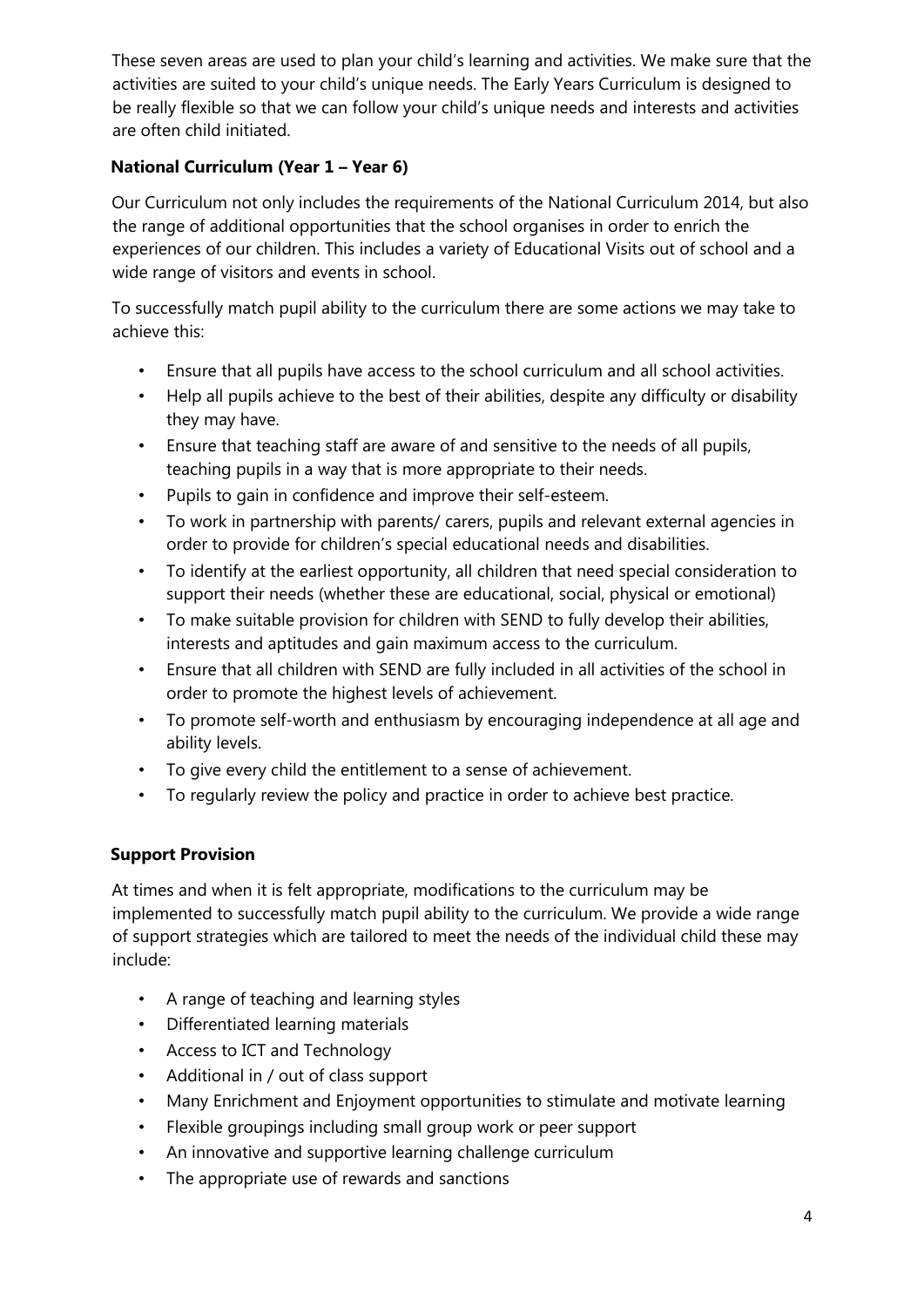- A broad range of extra-curricular activities
- Assessment procedures that emphasis children's strengths and achievements
- Celebration of achievements in all areas of the curriculum
- Application during national testing at KS2 to obtain access arrangements as appropriate
- Support Provision for children with Social, Emotional or Mental Health (SEMH) Needs
- A number of our staff are trained to deliver or facilitate various intervention programmes to support our children.

# **STAFF TRAINING AND CPD**

Our team are trained in specific interventions and are also able to deliver individualised intervention programmes depending upon the need of the child.

We ensure our team are continually updated with SEND training and professional development. When a child has a specific need we endeavour to ensure our team are trained to respond their specific needs. Over the past few years staff have accessed up to date training on Autism Spectrum Condition, ADHD, Attachment and Trauma, Managing Behaviours of Concern (linked to Social & Emotional Mental Health), Sensory Smart Training (linked to Occupational Therapy), CACHE Level 2 Understanding Children and Young Person's Mental Health, individualised training on how to write SEN Support plans, paediatric / emergency first aid and how to keep children safe online.

Furthermore, we continually work with a wide range of external professionals such as Educational Psychologists, Speech and Language Therapists, CAMHS, Occupational Therapist, The Emotional Wellbeing Team, Cognition and Learning and the Behaviour Intervention Team.

# **FINANCE**

The budget allocation is agreed between our school and the Local Authority at the beginning of each financial year. This is monitored each term by the Academy Council.

At Ingleton C of E Primary School our notional SEN budget amounts to £12,863.29 (2021- 2022) This funding is prioritised to tailor make learning to ensure small steps of progress are continually made by all SEND learners.

Additionally, we have one Higher Level Teaching Assistant and one 1-1 Teaching Assistant who are partly funded from the SEN budget and deliver programmes or interventions designed to meet groups of children's needs. The budget is allocated on a needs basis. The children who have the most complex needs are given targeted support.

All children no matter what their needs are, receive daily Quality First Teaching. At Ingleton C of E Primary we aim to keep children with SEND part of their whole class therefore support is often given in the form of a Teaching Assistant working alongside the children and teacher. Interventions are carried out throughout the day at times when the children do not miss their whole class teaching.

If a child has complex Special Educational Needs, we could also receive additional funding from the Local Authority to meet the agreed outcomes. Costed Provision Maps are created with detailed evidence of supporting resources provided in school. This builds a portfolio of the progress each child makes.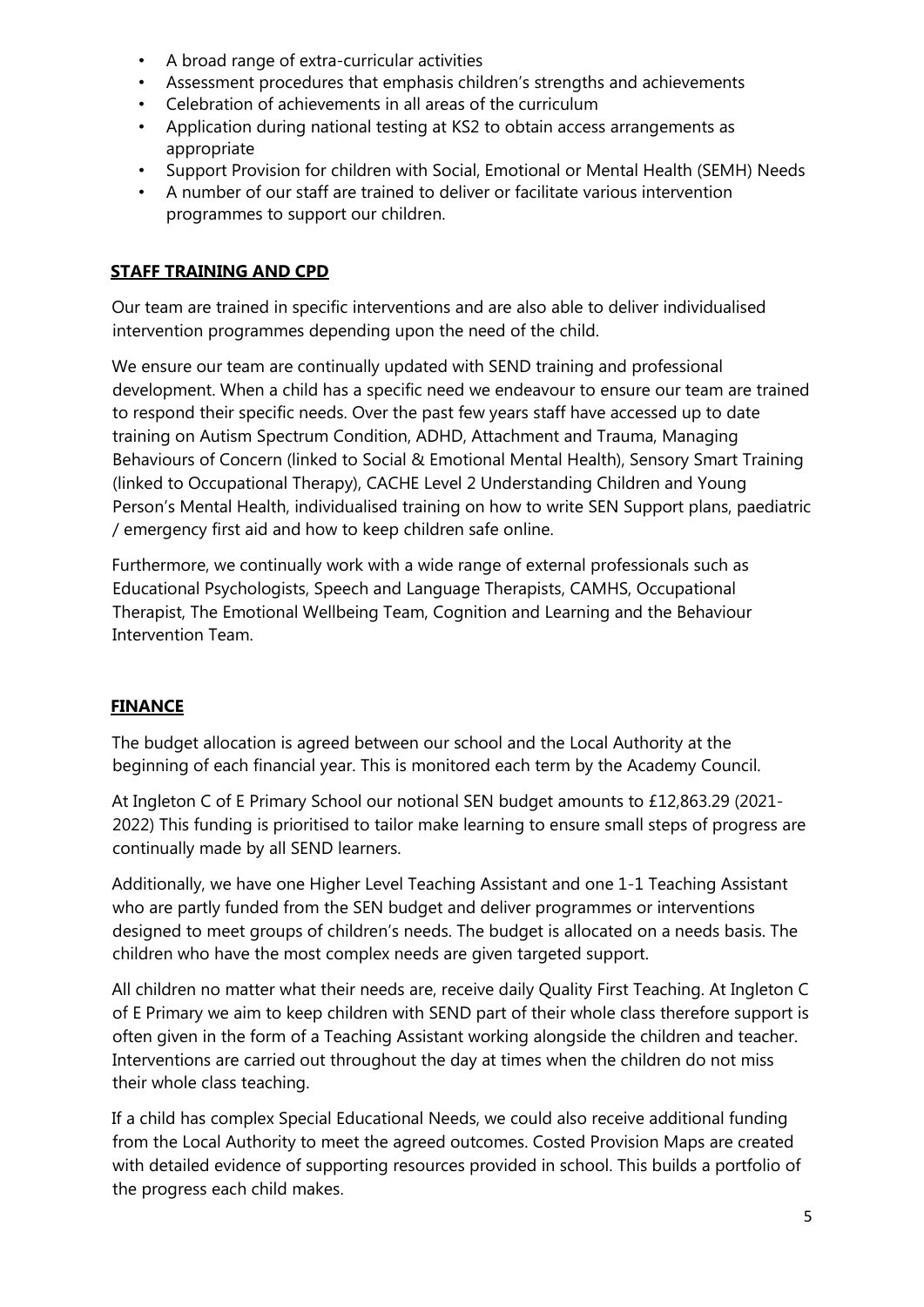Detailed assessments and target tracking ensure that all learners achieve and make progress at Ingleton C of E Primary School including those with SEND.

# **Statement of Intent for Supporting Equality**

Special Educational Needs and Disabilities (SEND)

We have used the term Special Educational Needs as defined by the Special Educational Needs and Disability Code of Practice: 0-25 implemented in September 2015.

A child or young person has SEN if they have a learning difficulty or disability which calls for special educational provision to be made for him or her (Code of Practice DFE 2015).

A child of compulsory school age has a learning difficulty or disability if he or she:

- has a significantly greater difficulty in learning than the majority of pupils of the same age
- has a disability which prevents or hinders him or her from making use of facilities of a kind generally provided for others of the same age in mainstream schools.

Special educational provision which meets the needs of children and young people with SEN includes:

• High quality teaching that is differentiated and personalized to meet the individual needs of the majority of children and young people. Some children and young people need educational provision that is additional to or different from this. This is special provision under Section 21 of the Children and Families Act 2014.

#### **DFE: Definition of disability**

"A physical or mental impairment which has a long-term and substantial adverse effect on their ability to carry out normal day-to-day activities'. This definition provides a relatively low threshold and includes more children than many realise: 'long-term' is defined as 'a year or more' and 'substantial' is defined as 'more than minor or trivial."

#### **The Equality Act 2010**

At Ingleton C of E Primary School we are committed to equality. Every pupil fulfils their potential no matter what his or her background or personal circumstances.

We are committed to anti-discriminatory practice to promote equality of opportunity and valuing diversity for all children and families.

We aim to:

- Provide a secure and accessible environment in which all our children can flourish and in which all contributions are considered and valued.
- Include and value the contribution of all families to our understanding of equality and diversity.
- Provide positive non-stereotyping information about gender roles, diverse ethnic and cultural groups and disabled people.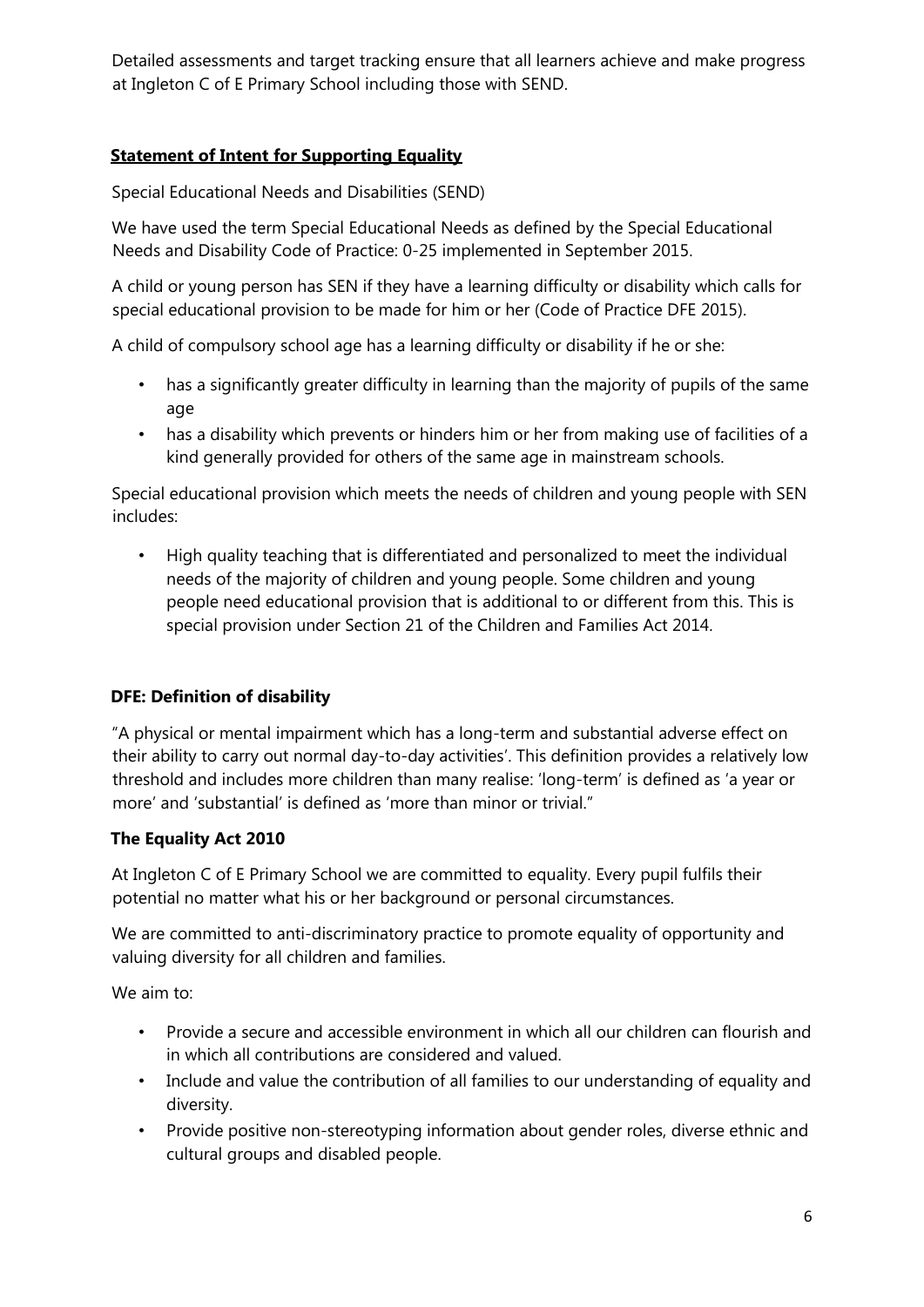- Improve our knowledge and understanding of issues of anti-discriminatory practice, promoting equality and valuing diversity.
- Make inclusion a thread that runs through all of the activities of the school

## **KEY POLICIES**

Our school policies can be found on our school website but the most important ones for parents of children with SEND are listed below:

- SEND Policy
- Equality Policy
- Equality Information and Objectives
- Accessibility Plan
- Anti-Bullying Policy
- Behaviour Policy
- Medical Needs Policy
- Teaching and Learning Policy
- Complaints Policy

#### **HOW WE SUPPORT PUPILS WITH SEND**

At, Ingleton Church of England Primary School we have experience of supporting children and young people with a wide range of need including:

- Attachment Disorder
- Autistic Spectrum Condition (ASC)
- Attention Deficit Hyperactivity Disorder (ADHD)
- Dyslexia and Dyscalculia
- Developmental Co-ordination Disorder (Dyspraxia)
- Social, Emotional and Mental Health Needs
- Speech, Language or Communication Needs
- Specific & General Learning Difficulties
- Physical Disabilities

We also manage a range of ongoing medical conditions/needs such as:

- Epilepsy
- Asthma

The school provides data on the levels and types of need to the Local Authority. This is collected through the school census.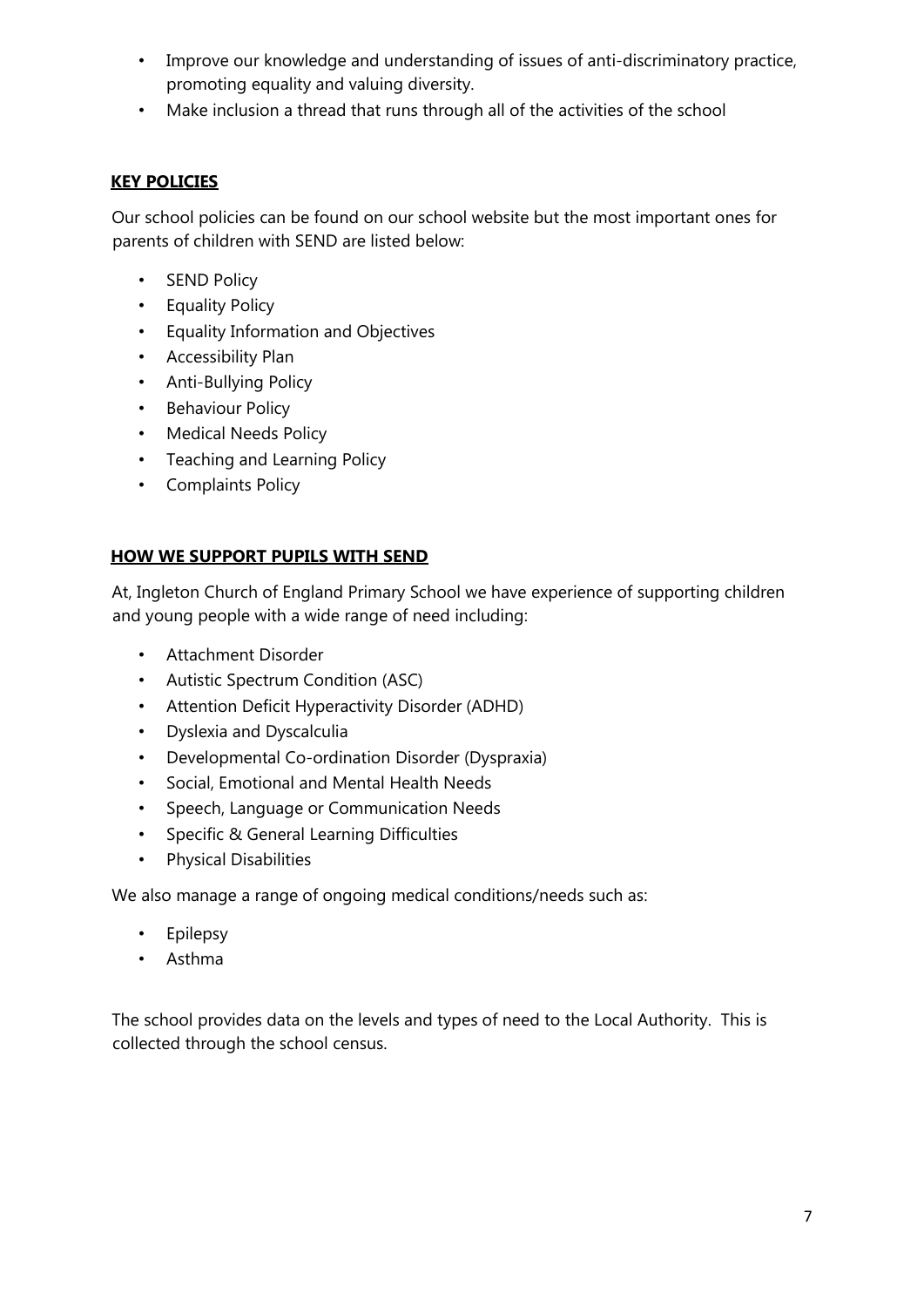# **CONTACTS**

The following are the main contacts for Special Educational Needs and Disability at Ingleton Church of England Primary School:

- Mrs Karen Whitaker is the Head Teacher, Special Educational Needs Coordinator & Designated Teacher for Looked After pupils
- Mr Bill Deakin & Mrs Heather Drake-Brockman are our designated SEND Academy Councillors.

It is the SENCO's job to:

- ✓ Oversee the day-to-day operation of the school's SEND policy
- $\checkmark$  Advise teachers on using a graduated approach to providing SEND support
- ✓ Advise on the deployment of the school's delegated budget and other resources to meet the pupil's needs effectively
- $\checkmark$  Liaise with parents/carers of pupils with SEND
- $\checkmark$  Liaise with and be a key point of contact for external agencies
- $\checkmark$  Ensure that the school keeps the records of all SEND pupils up to date
- $\checkmark$  Work with the Academy Council to ensure that the school meets its responsibilities with regard to reasonable adjustments and access arrangements

If you would like independent support or advice about any aspect of your child's Special Educational Needs, then please contact:

Durham IASS (Independent Advice Support Service) Tel: 0191 5873541 or 03000 267007 Website:<http://www.durhamsendiass.info/contact-us/>

#### **HOW WE IDENTIFY AND ASSESS CHILDREN WITH SPECIAL EDUCATIONAL NEEDS**

#### **What is a Special Educational Need?**

A Special Educational Need can be a number of different things. For example, your child may be having problems with reading, maths or behaviour which school can help with by putting extra support in at school and by working in partnership with yourself; the parent. It may also be due to a disability which makes it harder for a child to use the same educational facilities that the school provides for the majority of children. For some children this may be a temporary difficulty, while others may have a long term need for special help.

Types of Special Educational Needs can include:

- General learning difficulties children whose learning progresses at a slower pace.
- Speech and language difficulties
- Behavioural difficulties
- Dyslexia (difficulties with reading, writing and spelling)
- Dyspraxia (problems with motor skills and organisation)
- Dyscalculia (difficulties with number work)
- Autism
- ADD / ADHD (attention deficit (hyperactivity) disorder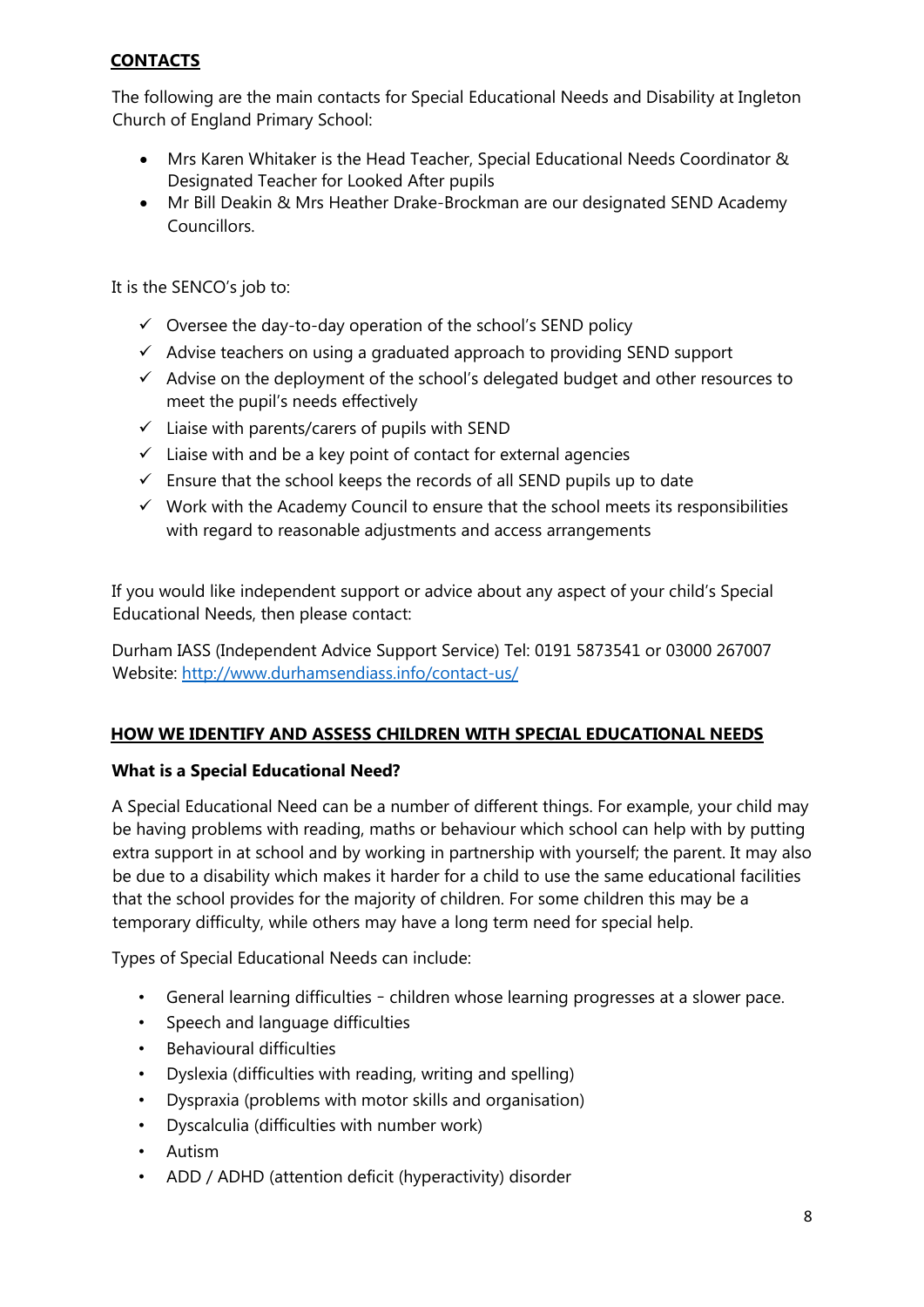• Downs Syndrome

The first person to identify that a child has special educational needs may be:

- Yourself, as parent or carer
- The class teacher
- A health visitor
- Another medical professional

## **Who will explain this to me?**

The class teacher will meet with parents at least on a termly basis (this could be as part of Parents' evening) to discuss your child's needs, support and progress.

Should staff have concerns about your child then they may invite you to come into a meeting at any time of the year.

This will involve the class teacher and the SENCO.

For further information, the SENCO is available to discuss support in more detail.

At Ingleton C of E Primary School we identify children with SEND through ongoing and rigorous assessment and quality first teaching. The use of early intervention under quality first teaching will be used before placing a child on the SEND register. We use a number of different techniques to identify the gaps such as the EYFS profile, KS1 and KS2 SATs, quality first teaching, ongoing feedback and discussions with children and many more. The use of intervention and additional support will be used to narrow the gap before placing a child on the SEND register.

If it seems that your child may have Special Educational Needs, your child's class teacher or the Special Needs Co-ordinator (SENDCO) will assess:

- What your child is good at and what they need help with
- What your child would benefit from learning
- How best to help your child learn

Children thought to have Special Educational Needs will be placed on the school's Special Educational Needs register and receive one of three levels of support:

- 1. SEN Short Note
- 2. SEN Support Plan
- 3. Educational Health Care Plan

The level of support received may change throughout their time at school. School staff will speak to you if they think this should happen and will ask you for your opinion about this.

Most children and young people will have their Special Educational Needs met in mainstream schools through good classroom practice. This is called Quality First Teaching.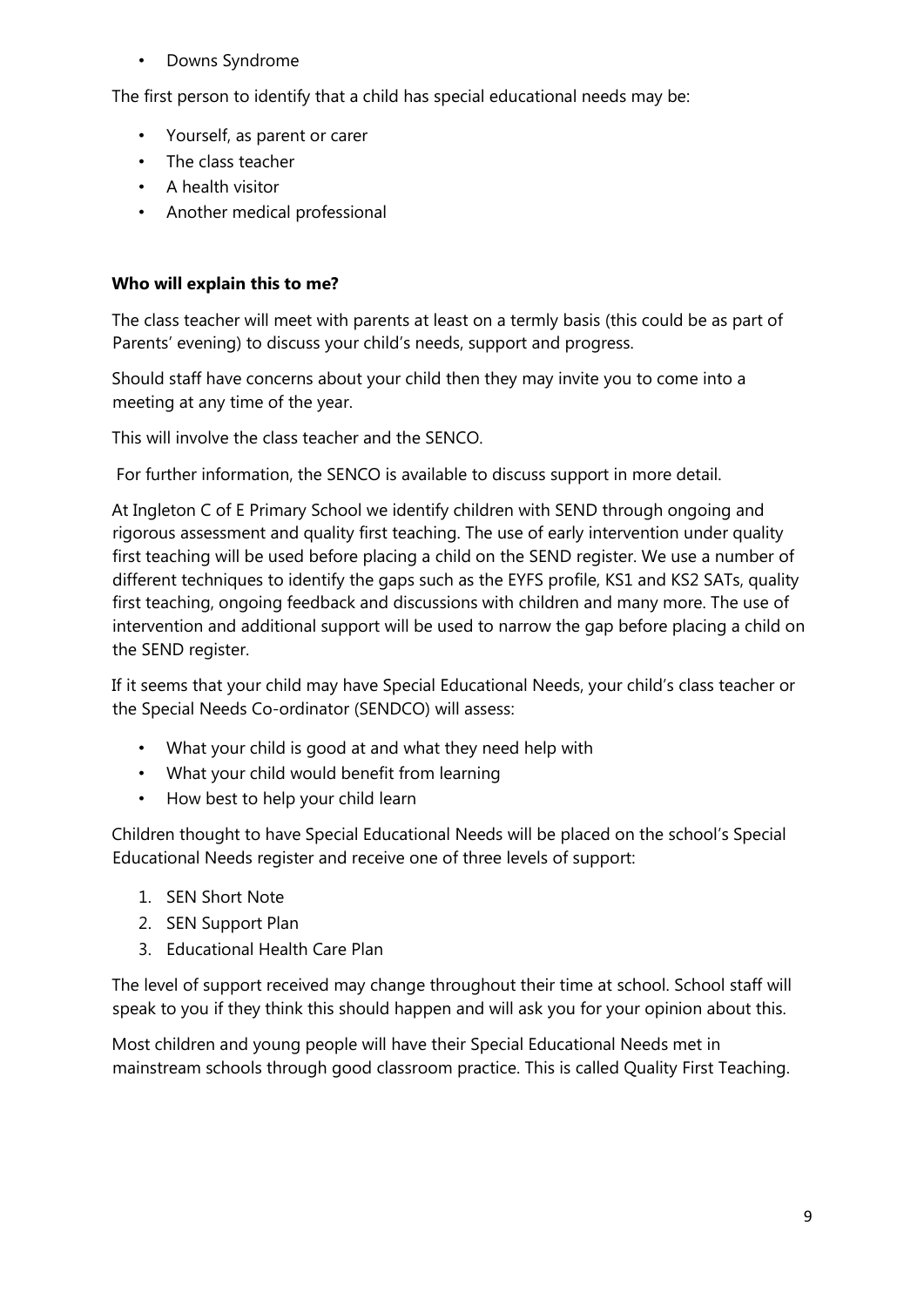At Ingleton Church of England Primary School we follow a graduated support approach which is called "Assess, Plan, Do, Review". This means that we will:

- **Assess** a child's special educational needs
- **Plan** the provision to meet your child's aspirations and agreed outcomes
- **Do** put the provision in place to meet those outcomes
- **Review** the support and progress

As part of this approach, we will produce a SEN Support Plan that describes the provision that we will make to meet a child's special educational needs and agreed outcomes. Parents and carers will be fully involved in this process.

A small percentage of children and young people with significant learning difficulties might need an assessment that could lead to an Education, Health and Care Plan. Full details can be found on the Local Offer website.

# **What is a SEN Support Plan?**

A SEN Support Plan says what the school, the class teacher and the SENCO plan to do to help your child learn. All teachers should be aware that children learn in different ways. Some need to work at a slower pace to ensure they fully understand one thing before they move onto something new.

A SEN Support Plan will be written in collaboration with the child, parent and teacher and will be child centric. It should:

- Include short term targets for your child which are linked to their needs o Detail any extra support your child will get.
- Identify who will give your child help
- Say how often your child will get help
- State how and when the school will look at your child's progress again (usually at least twice a year)
- Involve the child

It is good practice for schools to share copies of a SEN Support Plan with parents / carers.

Ingleton C of E Primary School assess the effectiveness of the provision by:

- Talking to the child
- Talking to the parent
- Talking to the teacher
- Monitoring the child's progress
- Measuring improvement against objectives in SEN Support Plan

# **PASTORAL, MEDICAL AND SOCIAL SUPPORT**

At Ingleton C of E School we consult with a wide range of agencies and partnerships to ensure the pastoral, medical and social needs of SEND children are met.

We are an inclusive school; we welcome and celebrate diversity. All staff believe that children having high self-esteem is crucial to a child's well-being. We have a caring, understanding team looking after our children.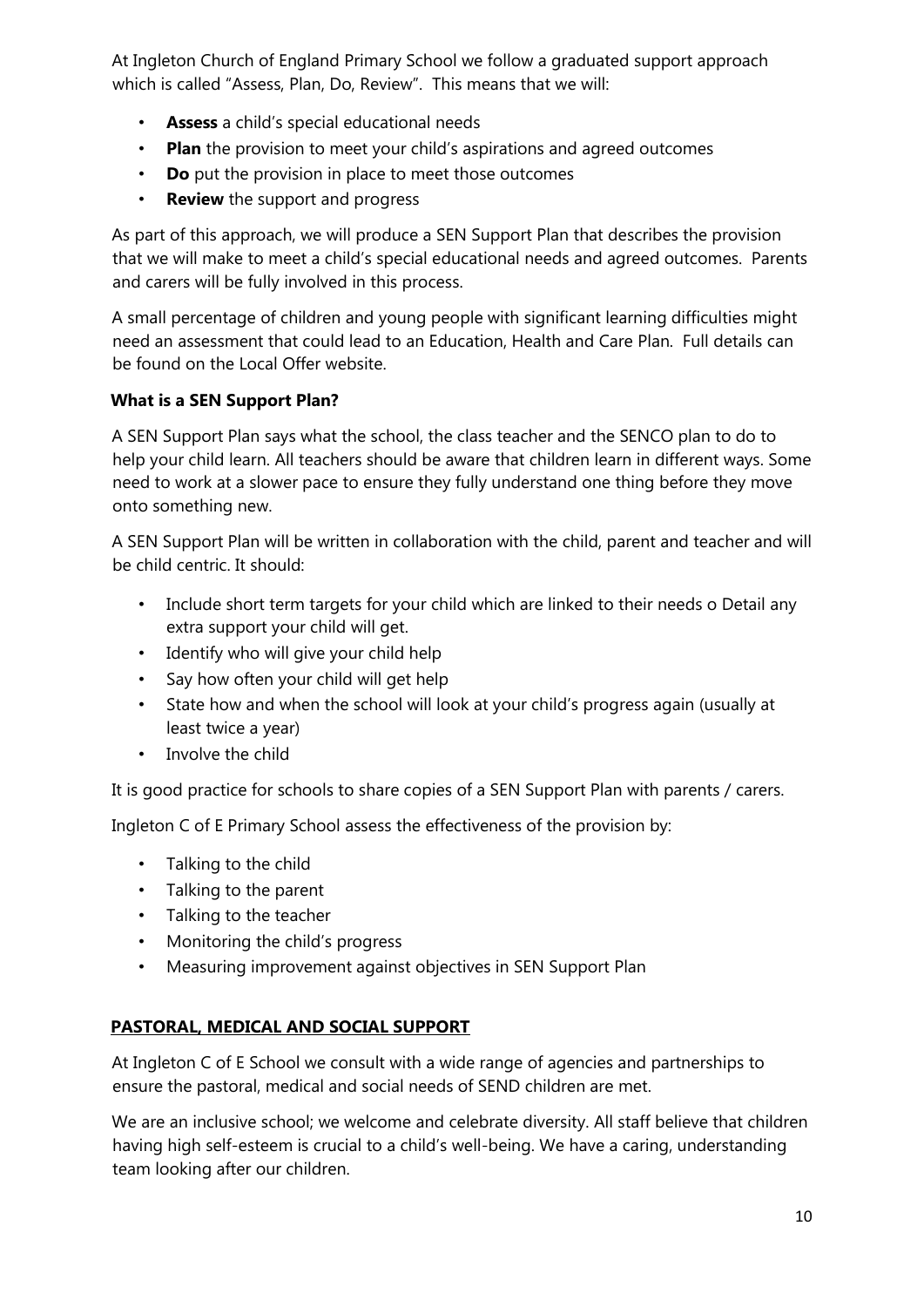The class teacher has overall responsibility for the pastoral, medical and social care of every child in their class, therefore this would be the parents' first point of contact.

If further support is required, the class teacher liaises with the SENCO for further advice and support. This may involve working alongside outside agencies such as Health and Social Services, and/or the Behaviour Support Team.

The school has a policy regarding the administration and managing of medicines on the school site.

As a staff we have regular training and updates of conditions and medication affecting individual children so that all staff are able to manage medical situations.

Should your child have a particular condition which requires regular and constant medication then if necessary a member of staff will receive specific training.

At Ingleton we support social and emotional development by:

- ensuring British Values are embedded across our school days and events.
- intervention and support where necessary.
- accessing external services.

Further information can be found in our Equality and Diversity Policy which can be found in our School Policies section of our website.

At Ingleton C of E Primary School we consult with a wide range of agencies and partnerships to ensure the pastoral, medical and social needs of SEND children are met.

# **HOW DO WE CONSULT WITH OUR SEND PUPILS AND PARENTS?**

#### **Consultation with Children and Young People with SEND**

Teachers/SENCO and Support Staff will work with children and young people to identify the support needed to meet agreed outcomes. The provision is planned and interventions are allocated to individual needs. The children take an active role with setting their targets, discussing them with the class teacher/SENCO.

The children have regular meetings with support staff to discuss their progress and support.

#### **Consultation with Parents and Carers of Children and Young People with SEND**

We are committed to working with parents and carers to identify their child's needs and support. Parents and carers will be involved throughout the process.

There is a range of ways this can be done, for example:

- Termly Parent/Carer evenings;
- Ongoing discussions with a class teacher and/or SENCO;
- An 'open-door' policy, where parents and carers are welcome to come into school to discuss any concerns they may have;
- Through a review of a child's SEN Support Plan or the Annual Review of their EHC Plan.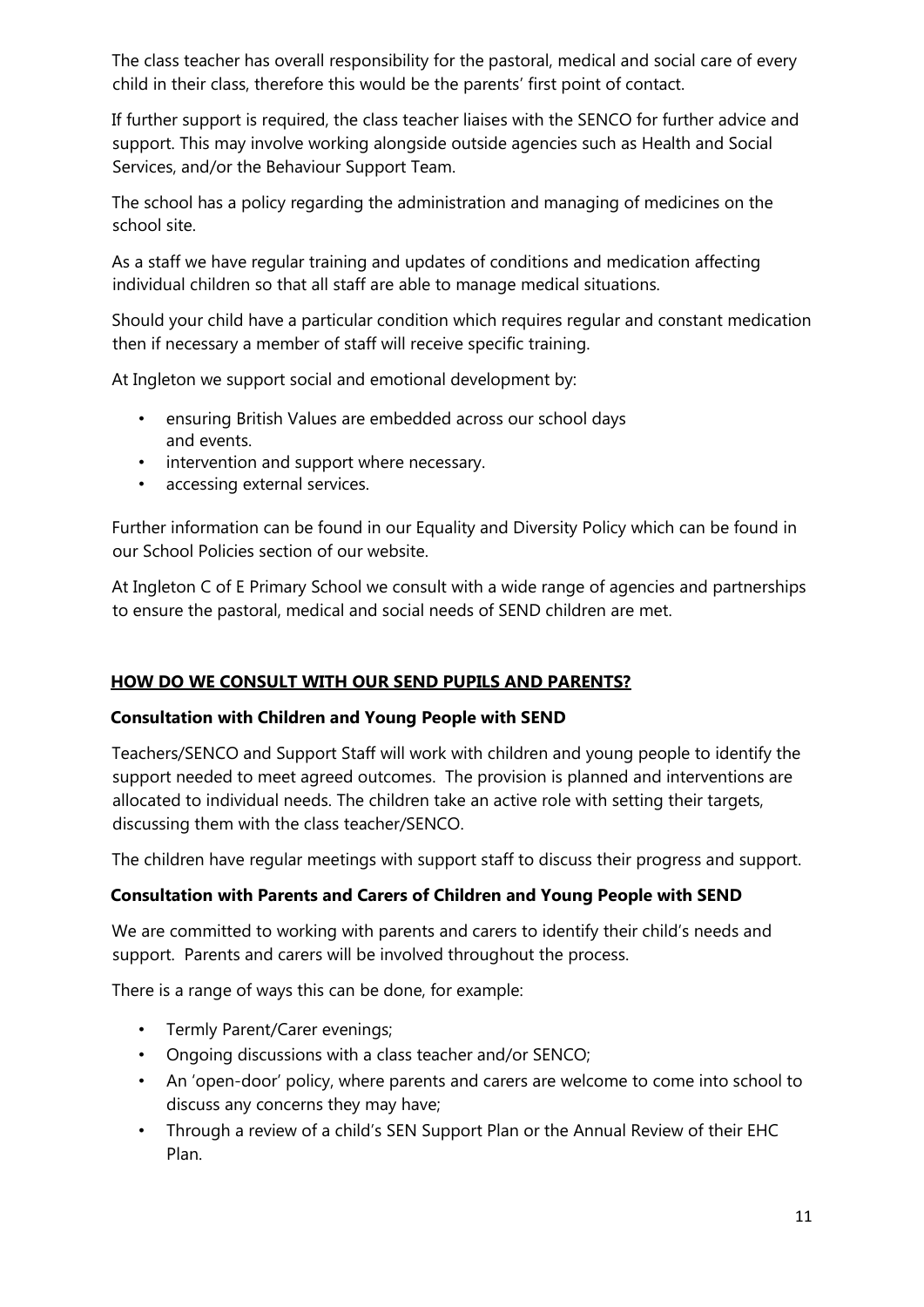#### **TRANSITION ARRANGEMENTS**

We recognise that transitions can be difficult for a child with SEND and take steps to ensure that any transition is as smooth as possible.

# **How We Will Support Children with SEND When They Are Moving on to Another Class or Leaving our School**

Our school will work with parents, the child and staff in a suitable placement in ensuring that transition is well organised and co-ordinated to ensure that a happy and smooth transition takes place.

To ensure that the induction of pupils to this school is a happy and welcoming experience the Local Authority operates an admission system to primary schools and provides a directory of all County Durham Schools. The admission criteria are found in the Admissions Policy.

Ingleton C of E is a small school and all staff know all pupils well (and vice versa). However, in order to make transition as smooth as possible we undertake the following steps:

# **Transition to New Classes within Ingleton Church of England School**

Transition from each year group is supported so that the children have met with their new teachers and are familiar with the new classroom environment and organisation. Transition visits take place during the Summer Term and additional visits are put in place for children with additional needs. Every Reception child is given a buddy on arrival on the transition morning, who will support the child during this period. For transitions which take place during the academic year i.e. children transferring from other school, a buddy is assigned to the child and additional arrangements are put in place, to ensure a smooth transition.

New starters for Reception and Pre-School children are provided with the following opportunities:

- A personal individual tour of our school by a member of staff. This provides an opportunity to verbally share any information you wish to.
- A school information pack which gives further details of our school.
- Parent Open Information Event led by Head Teacher, EYFS lead and classroom assistants.
- Children visit Reception class in the Summer Term.
- Bespoke packages can be discussed depending on need.

#### **Transition to Secondary School**

We have excellent links with a number of local secondary schools and academies. We support children at every stage of their school career and we plan for the transition to secondary school to be as smooth and as worry free as possible.

We work in partnership with our secondary schools to provide an enhanced level of transition [funded by the Community of Learning [COL] for all year 6 pupils and extra support for those we deem in need. This may take the form of additional visits for pupils, one to one/small group working with secondary school staff or pupil mentoring from secondary schools.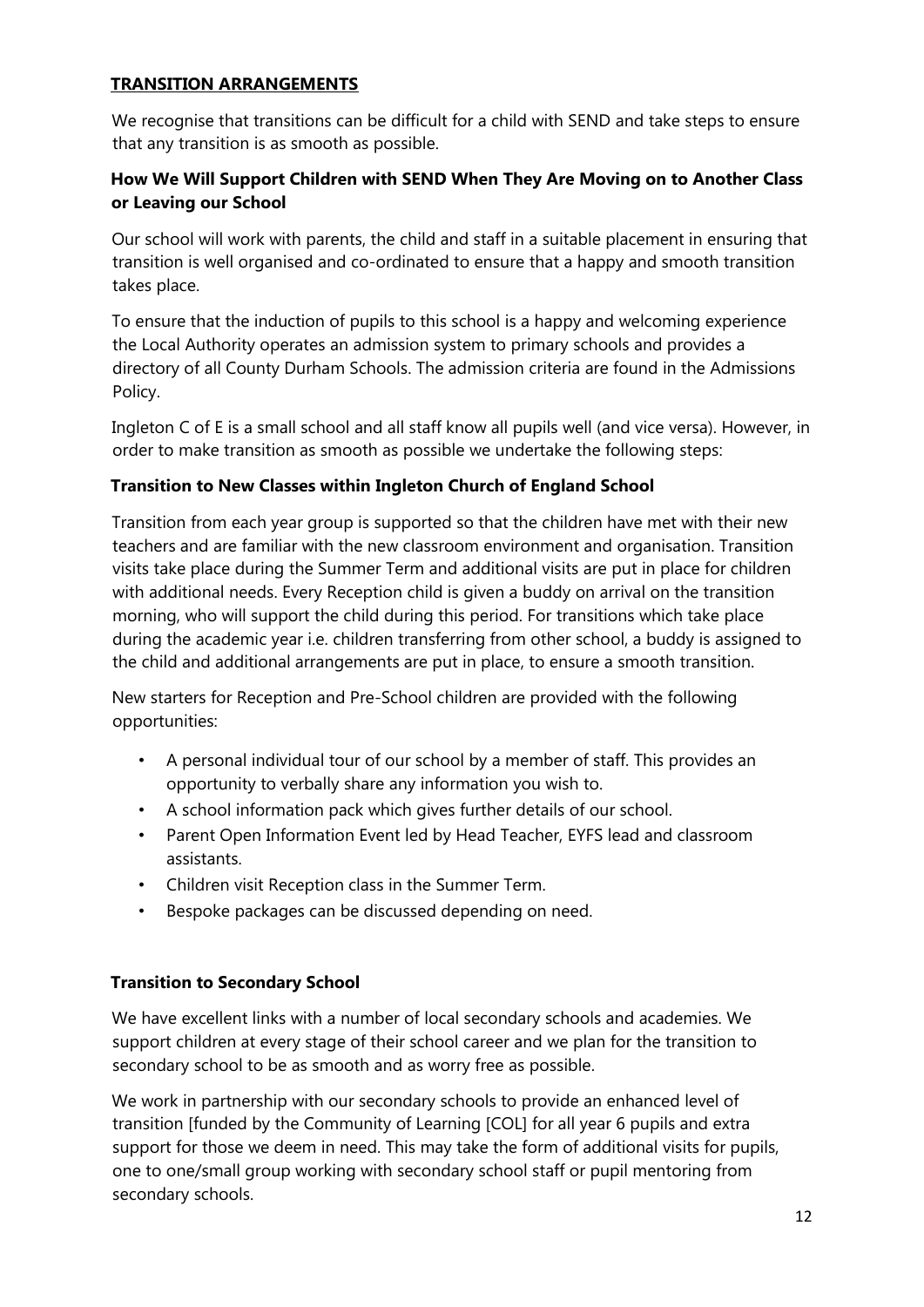The period of transition depends on the individual needs of the pupil. If it is felt appropriate secondary school colleagues will attend Annual Reviews or EHCP meetings to meet the current class teacher, parents and most importantly the pupil. We are particularly keen to involve parents/carers as much as possible in their child's transition to secondary school. School staff will take opportunities to work alongside parents/carers to visit secondary schools in advance of secondary placement applications being submitted to the local Authority.

This ensures parents/carers can make the most informed placement decision for their child. When a secondary school has been allocated to the child, parents are fully involved and consulted at all stages of the transition process.

We talk to the SENCO's in these schools to ensure that the support the children receive at our school continues into the next phase of their education.

At Ingleton C of E Primary School we have a very flexible approach and additional visit opportunities or multi-agency meetings can be organised if required.

# **EXTERNAL AGENCIES AND PARTNERSHIPS**

The school enjoys good working relationships with a wide range of people who provide services to children with SEND and their families, particularly when a child is demonstrating further cause for concern or their learning need is more complex and persistent. The external specialists may:

- Act in an advisory capacity
- Extend expertise of school staff
- Provide additional assessment
- Support a child directly
- Suggest statutory assessment is advisable
- Consult with all parties involved with the child

Our School works with a number of agencies to provide assessment of needs and support for teaching and learning for example, Educational Psychologists, Speech and Language Therapists, Occupational Therapists, Behaviour Intervention Team and the Cognition and Learning Team.

#### **How are the Academy Councillors involved and what is their responsibility?**

Academy Councillors are kept up to date on a termly basis as to the progress of SEN children. Individual children are not named in this instance and confidentiality is maintained at all times.

The Academy Councillors responsible for monitoring the provision of SEND are Mr Bill Deakin & Mrs Heather Drake-Brockman who are actively involved in monitoring provision in the classroom, monitoring and reviewing policy and practise and attending regular meetings with the SENDCO to ensure the provision of high quality and appropriate support for all children.

The Head Teacher and Academy Councillors agree priorities for spending within the SEN budget with the overall aim that all children receive the support they need in order to make progress.